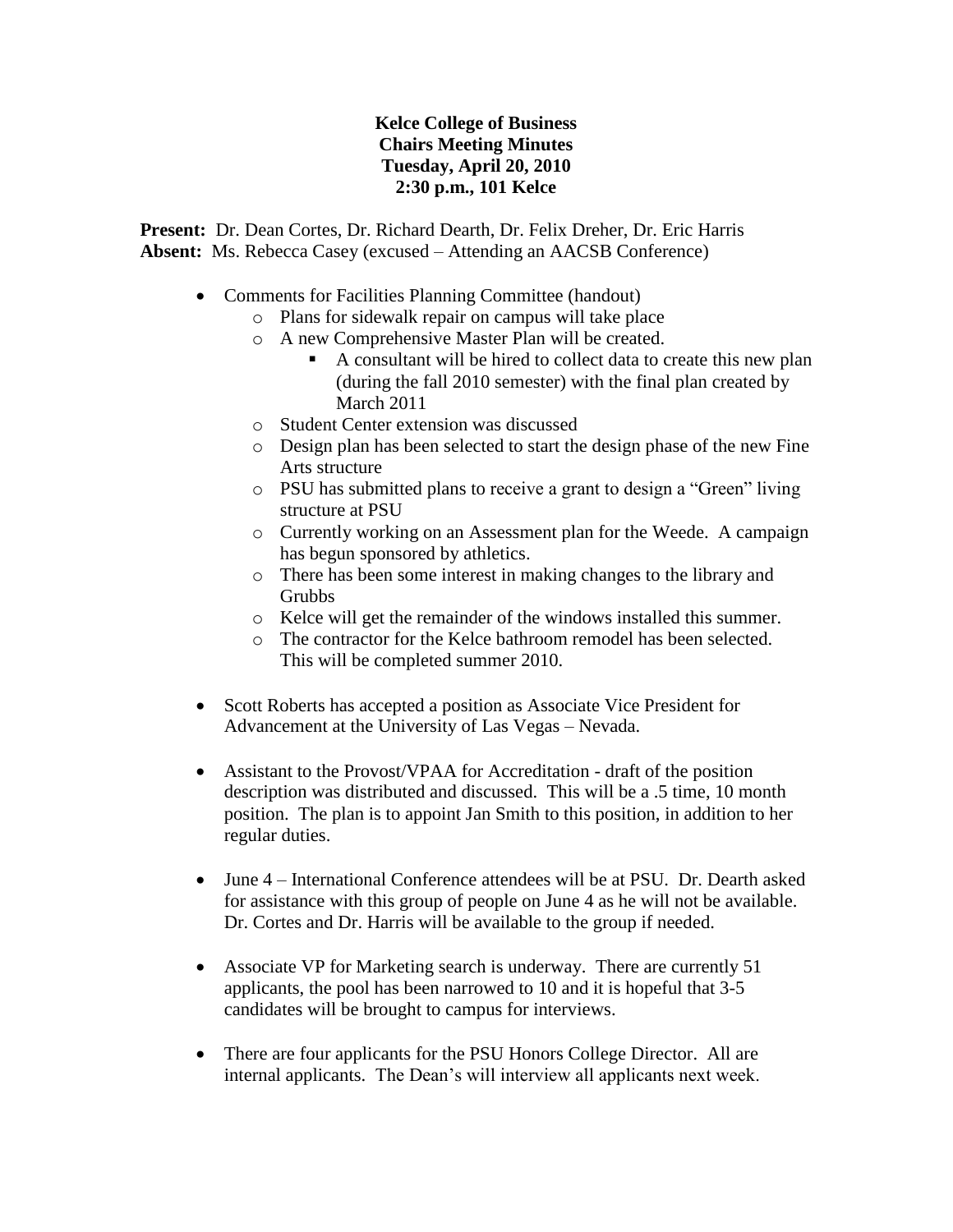- Gorilla Advantage for NW Arkansas and the Legacy Project will be voted on by the Board of Regents in May.
- Input should be given to Dr. Dearth on the Initial Brainstorming on Goals and Performance Indicators (will be discussed at the next Chairs meeting).
- Academic Fresh Start Program
	- o The proposed policy removes Deans and Chairs from the process of admitting a student to academic fresh start. This would allow the Registrar to re-admit someone on academic fresh start. Proposed policy will not work as Deans want to have input.
- Kansas Legislative Report Document was distributed and discussed.
	- o There is no expectation that budgets will be any more or any less than last year.
	- o It is anticipated that salary increases will not be in the budget.
- There is a recommendation that publicly used rooms in buildings be available to reserve in Oracle Calendar. The Chairs oppose the method.
- Discussion on the use of Tegrity and the use of the Center for Teaching and Learning Technology (lecture capture).
	- o A tri-caster has been purchased allows for live streaming video. This will be used at commencement.
	- o Visiting lecturers, etc. could be recorded and then posted on the web site, using tegrity and new video equipment. They can also post from private video recordings.
- New Director of OIS will begin on April 29 Angela Neria
- PSU now has 19 'official' FaceBook accounts. There is a total of 5000 friends on these facebook accounts. There are also 5 Twitter accounts. Chairs were told to expect regulations regarding the establishment of FaceBook accounts.
- Windows domain server allows auto updates at any time. OIS knows that there is a problem with this are they are working to remedy the problem.
- Proposal for 1% tuition increase for Academic Affairs was submitted with an additional 4-5% for additional items at PSU.
	- o The proposed Student Success Center has the biggest support of PSU Administration. This would be a tutoring, counseling center, etc. Start-up would consume the 1% increase.